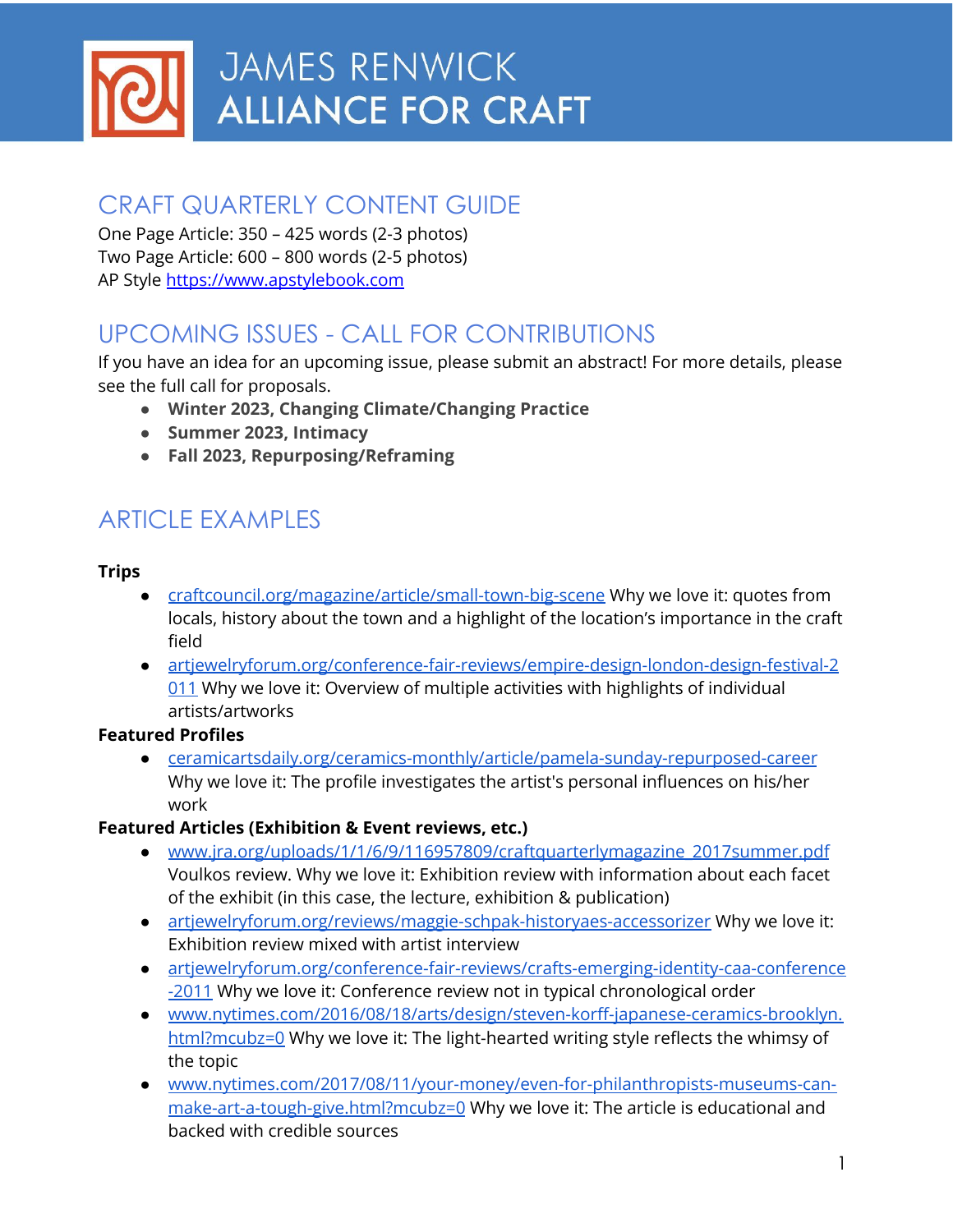

# CHECKLIST FOR AUTHORS

#### **Before submission we ask you to check the following:**

- □ Have you followed AP style writing guidelines?
- □ Does your article fit the word count requirement?
- □ Have you included a proposed article title?
- □ Have you researched the topic from different perspectives?
- □ Have you checked two sources to ensure factual information is correct?
- □ Are all names (people, places, organizations, etc.) correct?
- □ Did you proofread the article for spelling and grammatical errors?
- □ Do you have permissions for your images?
- □ Do you have captions for your images?